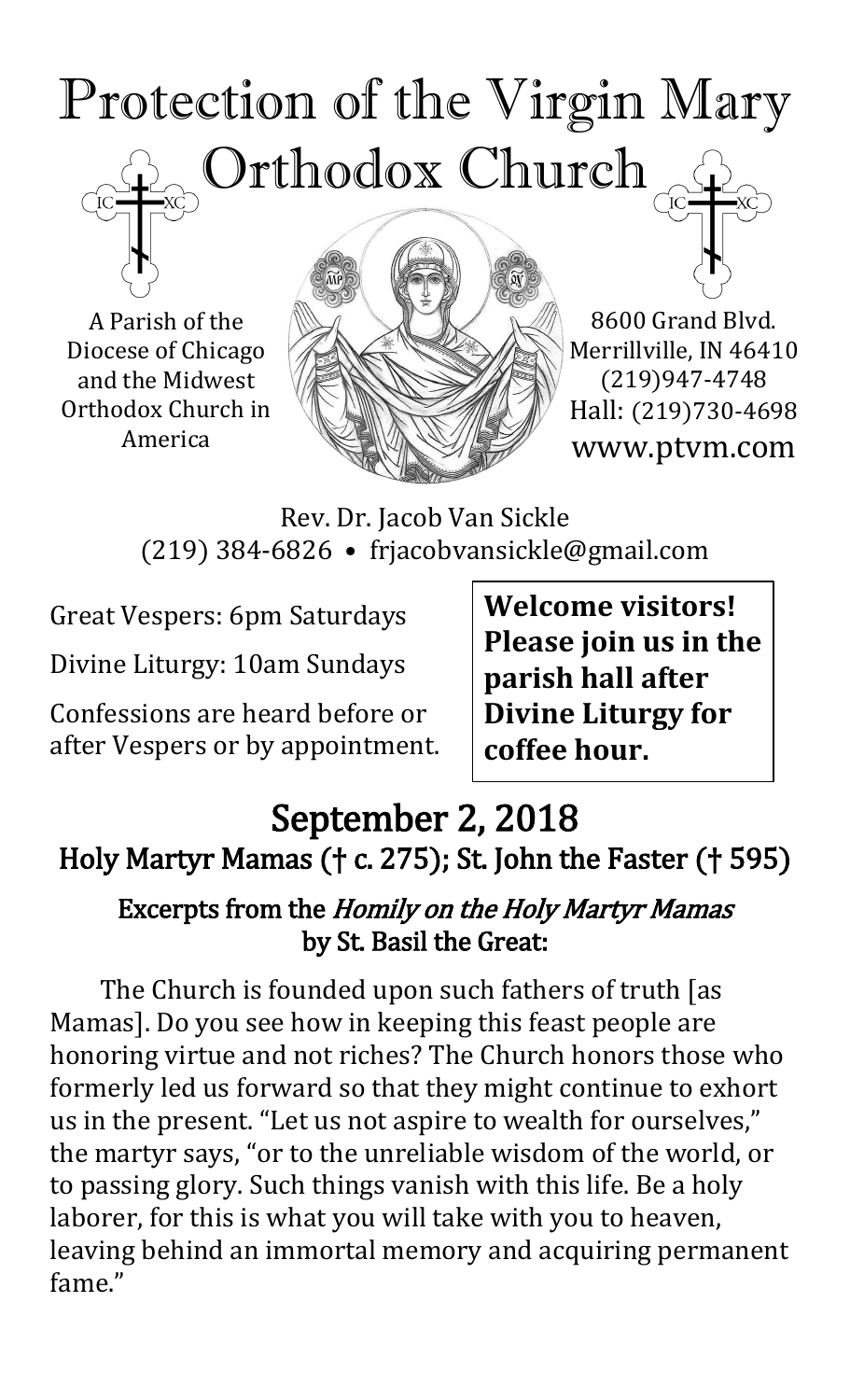So then, if such is the memorial of a shepherd, let us not worship wealth. For we have gathered to praise one who had

no wealth at all. Let us not go home marveling at one who was rich, but at one who had both poverty and piety.

A shepherd is of virtually no significance. He has no appreciable skill. Wouldn't you be insulted if someone provoked you by asking, "Are you a shepherd?" A shepherd possesses nothing



more than his daily food, a leather satchel, a staff, and whatever he needs for that day, with no thought for the next. He shuns crowds, flees legal entanglements, knows nothing of flattery, business, or wealth. He has no roof over his head, living out under the open sky, gazing up to heaven at night and learning to know the Creator from the wonder of the stars.

A shepherd: let us not be ashamed of the truth, nor imitate the pagan myth-makers who embellish the truth with elegant trappings. We have here a humble man, a poor shepherd, the pride of Christians. If our father in faith is such as this, a teacher of those who seek piety, well then, so were the disciples—fisherman and tax collectors. No one was rich. No one was illustrious. All were of no account in the eyes of the world. This is the kind of person we celebrate today—one we are delighted to honor, one we love so much that we alter our lives for his sake.

## HYMNS OF THE DAY

#### Tone 5 – Resurrectional Troparion

Let us, the faithful, praise and worship the Word, co-eternal with the Father and the Spirit, born for our salvation from the Virgin; for He willed to be lifted up on the Cross in the flesh, to endure death, and to raise the dead// by His glorious Resurrection.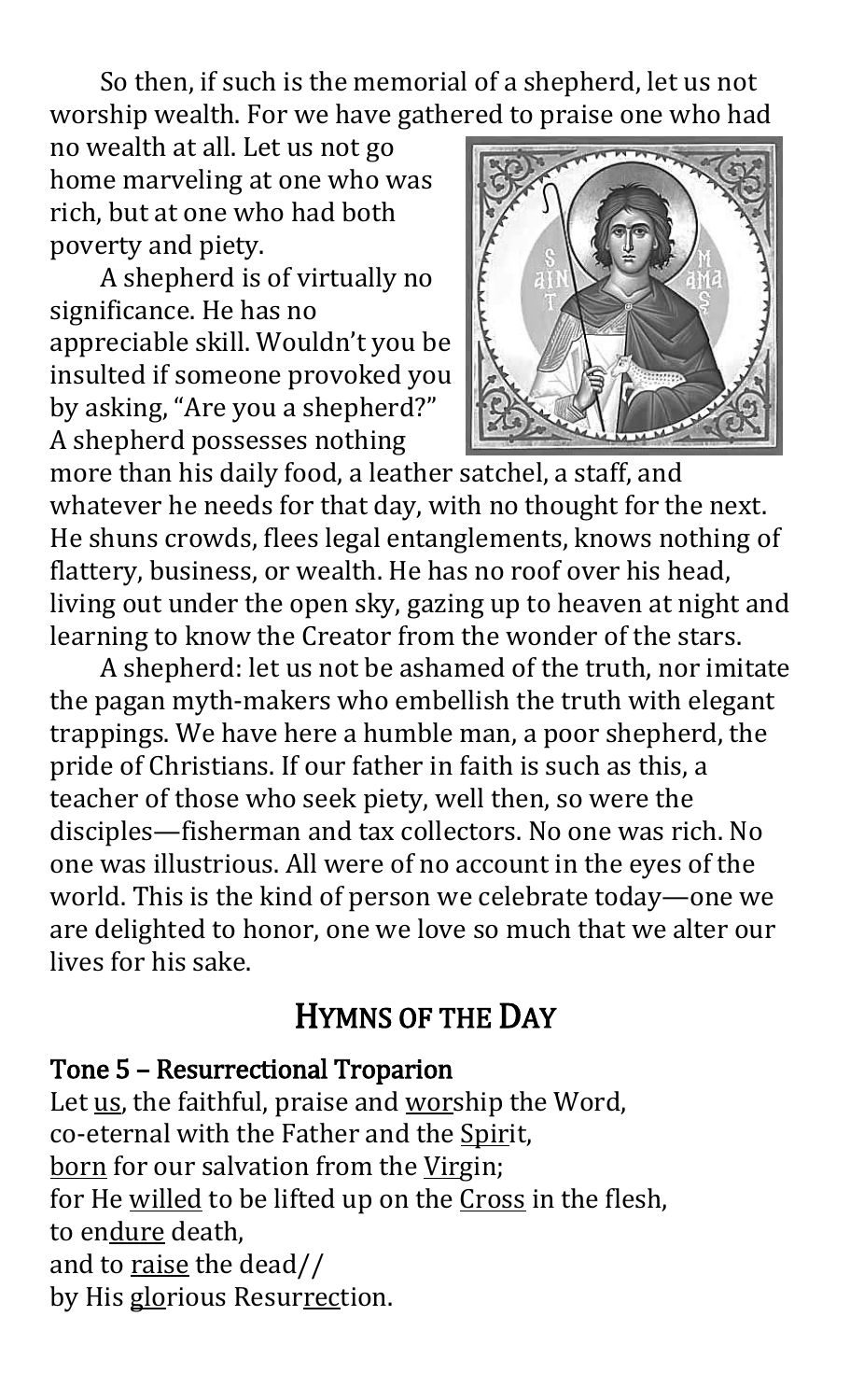## Tone 4 – Patronal Troparion

Today the faithful celebrate the feast with joy, illumined by your coming, O Mother of God. Beholding your pure image we fervently cry to you: Encompass us beneath the precious veil of your protection. Deliver us from every form of evil. By entreating Christ, your Son and our God// That He may save our souls.

## Tone 4 – Troparion for St. Mamas

Your holy martyr Mamas, O Lord, through his suffering has received an incorruptible crown from You, our God.

For having Your strength, he laid low his adversaries, and shattered the powerless boldness of demons.// Through his intercessions save our souls!

## Tone 4 – Troparion for St. John

In truth you were revealed to your flock as a rule of faith, an image of humility and a teacher of abstinence; your humility exalted you; your poverty enriched you. Hierarch Father John, entreat Christ our God// that our souls may be saved!

## Tone 5 – Resurrectional Kontakion

You descended into hell, O my Savior, shattering its gates as Almighty, resurrecting the dead as Creator, and destroying the sting of death. You have delivered Adam from the curse, O Lover of Man,// and we cry to You: "O Lord, save us!"

## Tone 3 – Kontakion for St. Mamas

Holy Mamas, lead your people as a flock to life-giving pastures with the staff God has given you;

crush the invisible and fierce enemies beneath the feet of those who honor you!

For all of those who are in danger// have received you as their fervent intercessor.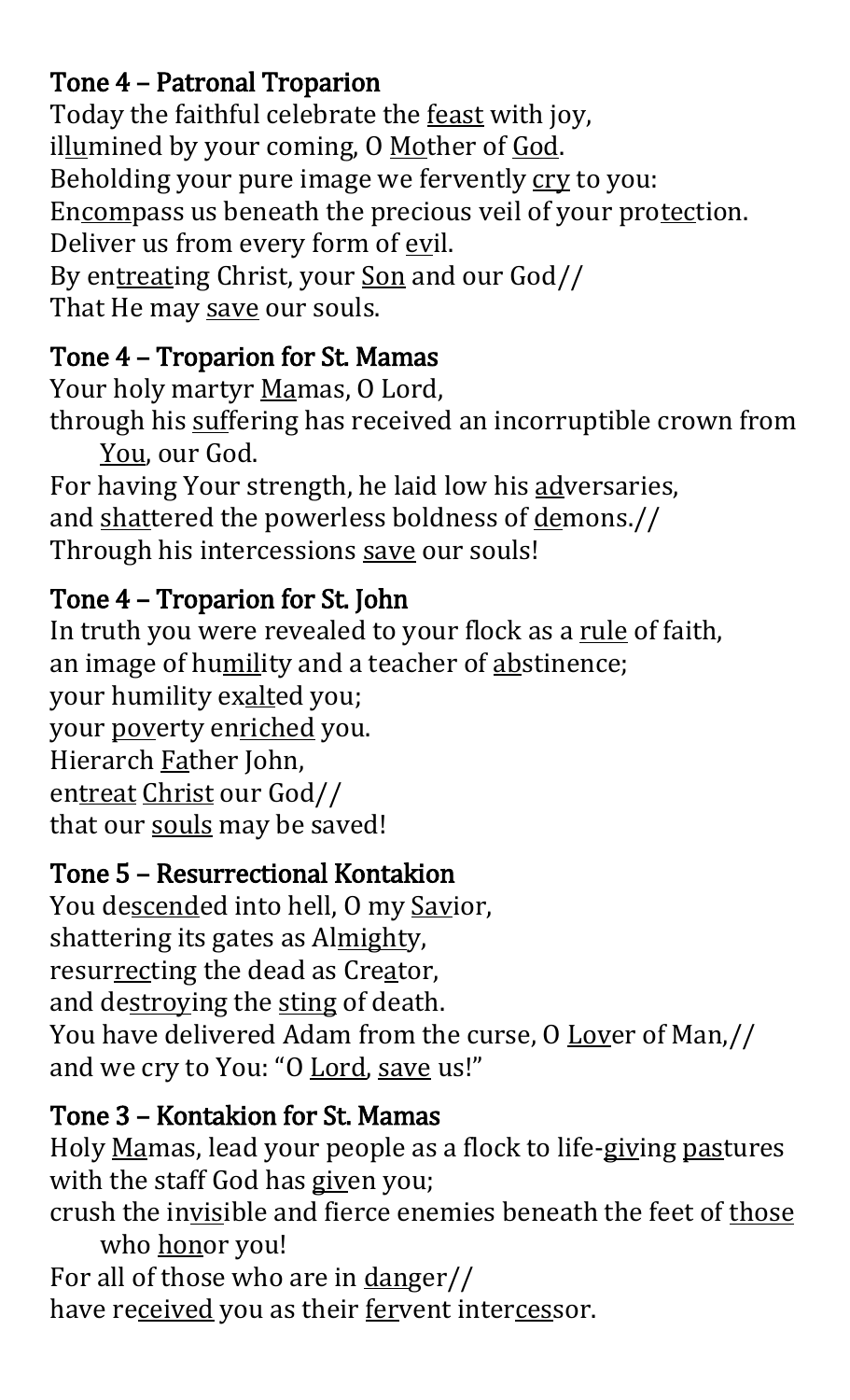#### Tone 3 – Patronal Kontakion

Today the Virgin stands in the midst of the Church, And with choirs of saints she invisibly prays to God for us. Angels and bishops worship.

Apostles and prophets rejoice together,// Since for our sake she prays to the eternal God.

## SCRIPTURE READINGS

#### Epistle: 2 Corinthians 1.21-2.4

Brethren: It is God who establishes us with you in Christ, and has anointed us, and who has also sealed us and given us His Spirit in our hearts as a guarantee. But I call God as witness against my soul, that it was to spare you that I refrained from coming again to Corinth. Not that we have dominion over your faith, but we are fellow workers with you for your joy; for by faith you stand.

But I determined for myself that I would not come again to you in sorrow. For if I make you sorrowful, then who is there to make me glad when you who would have done so are saddened by me? And I wrote as I did to you so that when I came, I would not have sorrow over those from whom I ought to have joy, having confidence in you all that my joy would be your joy. For I wrote to you out of much affliction and anguish of heart, with many tears, not that you should be grieved, but that you might know the love which I have so abundantly for you.

#### Gospel: Matthew 22.1-14

And again Jesus spoke to them in parables, saying, "The kingdom of heaven may be compared to a king who gave a wedding feast for his son, and sent his servants to call those who were invited to the wedding feast, but they would not come.

Again he sent other servants, saying, 'Tell those who are invited, "See, I have prepared my dinner, my oxen and my fat calves have been slaughtered, and everything is ready. Come to the wedding feast."' But they paid no attention and went off, one to his farm, another to his business, while the rest seized his servants, treated them shamefully, and killed them.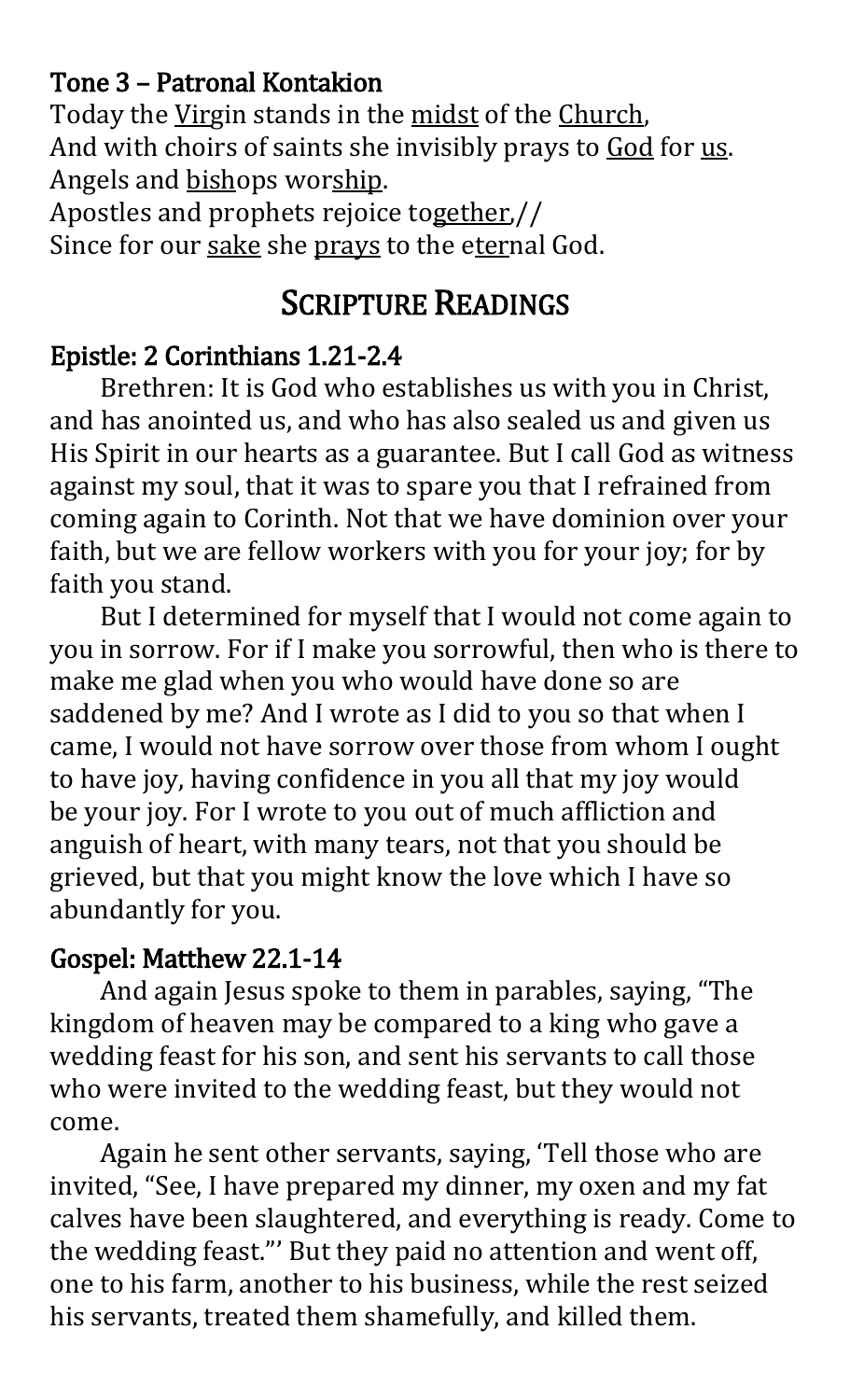The king was angry, and he sent his troops and destroyed those murderers and burned their city. Then he said to his servants, 'The wedding feast is ready, but those invited were not worthy. Go therefore to the main roads and invite to the wedding feast as many as you find.' And those servants went out into the roads and gathered all whom they found, both bad and good. So the wedding hall was filled with guests.

 "But when the king came in to look at the guests, he saw there a man who had no wedding garment. And he said to him, 'Friend, how did you get in here without a wedding garment?' And he was speechless. Then the king said to the attendants, 'Bind him hand and foot and cast him into the outer darkness. In that place there will be weeping and gnashing of teeth.' For many are called, but few are chosen."

## WE REMEMBER IN PRAYER

Jovan

#### Repose:

| 15PVDVI                                |                 |
|----------------------------------------|-----------------|
| N.Dep. Geraldine                       | Charles         |
| Marian Havrila                         | <b>Barbara</b>  |
| Ev.Mem. Ben Savka                      | Theodore        |
| Kathryn Parks                          | Olive           |
| Mary Lescisin                          | Michael         |
| <b>Harry Melnick</b>                   | Julia           |
| <b>Anton Dorochoff</b>                 | Warren          |
| <b>Health &amp; Salvation:</b>         | Mary            |
|                                        | Loretta         |
| Protopresbyter George<br>Matushka Anna | Willy           |
|                                        | Gilbert         |
| <b>Archpriest Frederick</b>            | Carol           |
| Matushka Carol                         | Peter           |
| Kevin                                  | Janie           |
| $\mathsf{lon}$                         | Diane           |
| Tanya                                  | Tom             |
| Kimberly                               | Elizabeth       |
| Gail                                   | Adam            |
| Gerald                                 | Infant Benjamin |
| William                                | Infant Iuliana  |

\*If you know someone who needs prayer, please give their name to Fr Jacob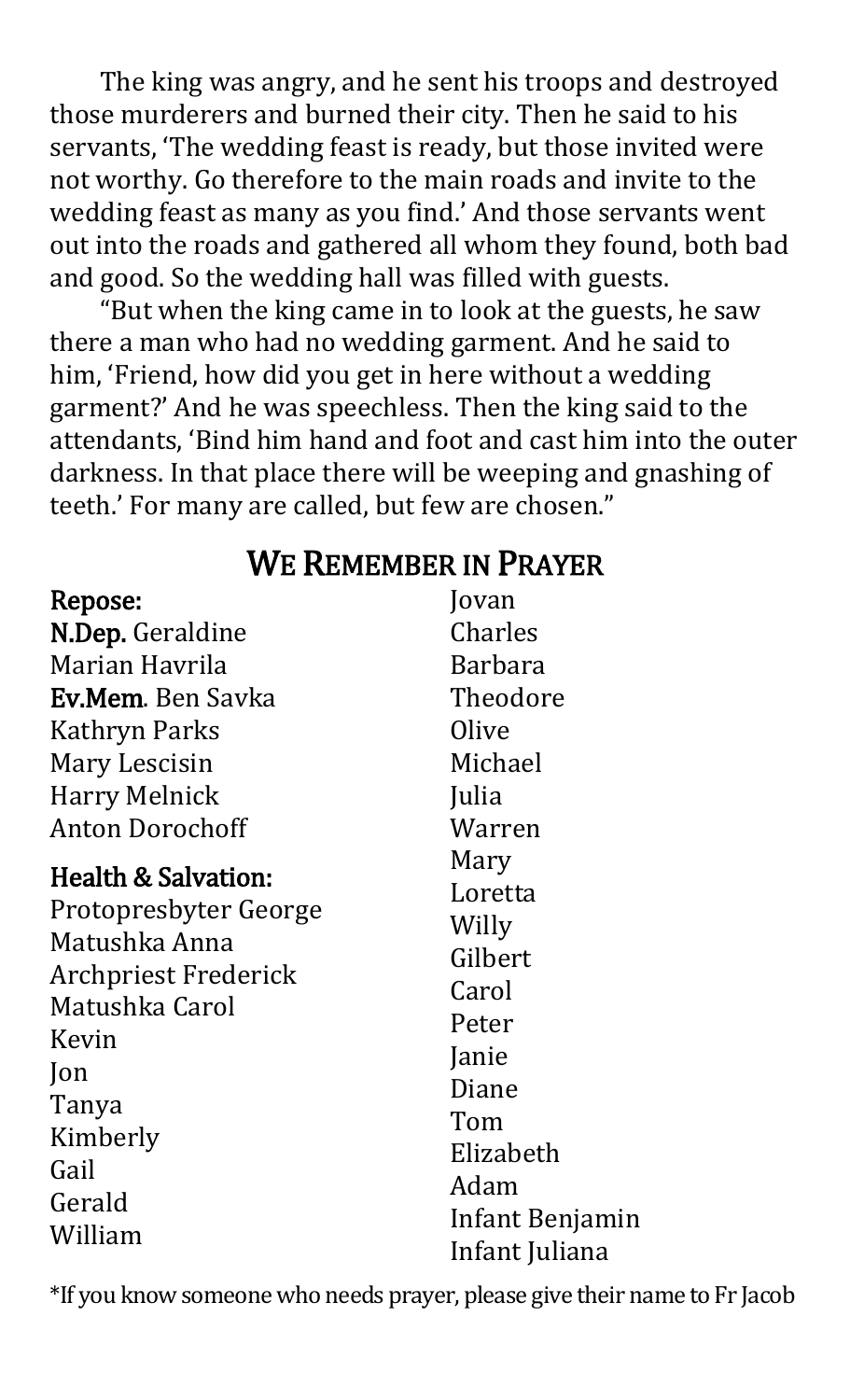## ANNOUNCEMENTS

After Liturgy today, Fr. Christopher and Mat. Jen Moore of the Orthodox Christian Mission Center will give a brief presentation about their work as missionaries in Mongolia and soon in South Korea. A special collection will be taken to support their work.

Fr. Jacob & Mat. Jenna are hosting a Labor Day open house cook-out tomorrow from 12-8pm for parishioners and friends. 10343 Nicklaus St., Winfield. Please stop by if you can.

This Saturday, Sept 8, we celebrate the **Nativity of the Virgin** with Divine Liturgy @ 10am followed by a luncheon courtesy of the Women's Sodality.

Following lunch on Saturday will be a Choir Retreat with our new director, Matt Wells. Please let Matt know if you will attend. New choir members are welcome!

Church School begins next week. Please help us plan by registering your children in the narthex.

The women's book group begins a week from tomorrow. Books are in. Make sure you pick yours up from the bookstore before you leave.

The parish council has set Saturday, Sept 15 as the date of our Fall Church Clean-up. Please come and help us beautify the Church grounds in time for our 107th Anniversary celebration.

## Mark your calendars:

Sept 3: Labor Day open house @ Van Sickles', 12-8pm

Sept 7: Great Vespers @ 6pm for the Nativity of the Virgin Mary

- Sept 8: Divine Liturgy @ 10am for the Nativity of the Virgin Mary; Choir retreat following lunch
- Sept 9: First day of church school.
- Sept 15: Fall clean-up @ Church, 9am start
- Sept 30: Parish Feast-Day celebration (moved from Oct 1)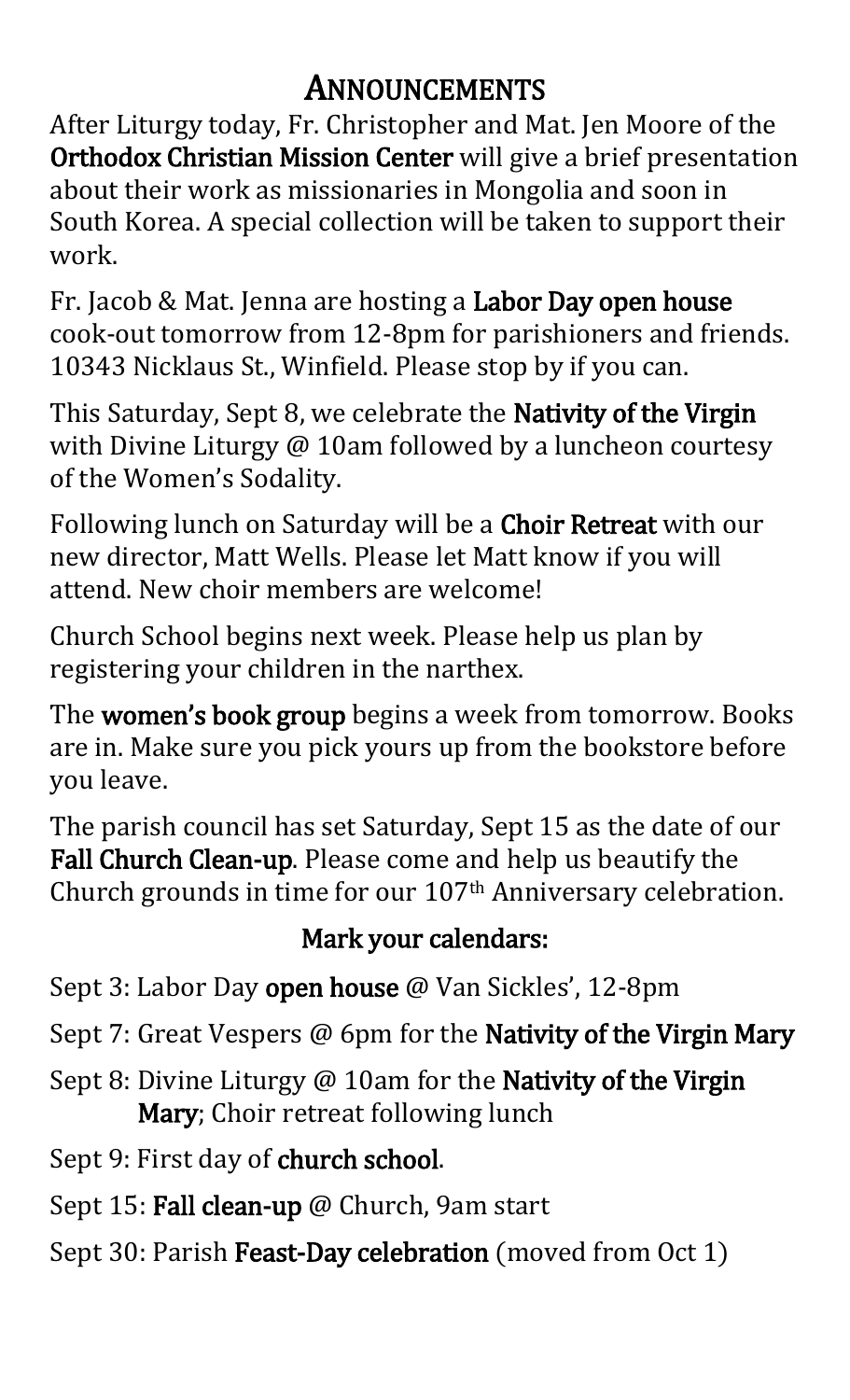#### Oct 1: Divine Liturgy @ 10am for the Protection of the Virgin **Mary**

Oct 14: Fall Fashion Show at Avalon Banquet Hall after Liturgy

Last Week's Offerings to the Lord: General Fund: \$3,149 Mortgage: \$181 Fundraiser: \$3,185

Today's prosphora bread was offered by Ivanka Tanaskoski.

## How Do We Fast?

A reflection by his Grace, our bishop Paul

About 20 years ago, a parishioner asked me if her family could keep the fast on Tuesdays and Thursdays instead of Wednesdays and Fridays. When I asked why she made this request, she replied that it was easier to fast on those days. The simple response on how to fast is to just follow the rules. In doing so, fasting can be liberating and freeing. We don't need to make up our own rules. Fasting is a sacrifice and, as such, it is not meant to be easy.

However, when I lived at Saint Gregory Palamas Monastery in Ohio for a year, I learned something fascinating about fasting. It was easy! How so? There is something about living the rhythm of the daily services, work, prayer in one's room, and observing the fast that made a great deal of sense. The fasting got to the point that even on strict fast days, I had grown accustomed to being grateful for those meals (and I enjoyed them) just as much as the festal meals served on Sundays. Mind you, we did not eat meat at all during the year. With the work of the monastery, the daily services, and the fasting, Sunday truly became a day of rest, a festal day, and a Paschal day. We had the best meal of the week on Sundays. We even got into the habit of having pizza and a beer on Sunday evenings! Within the context of living the monastic daily cycle, fasting was not so difficult. It even taught me how to become joyful and grateful for the gifts given to me by our Lord. Some may think of rules as being confining and limiting. However, in a monastic setting, I found freedom as I obeyed the rule.